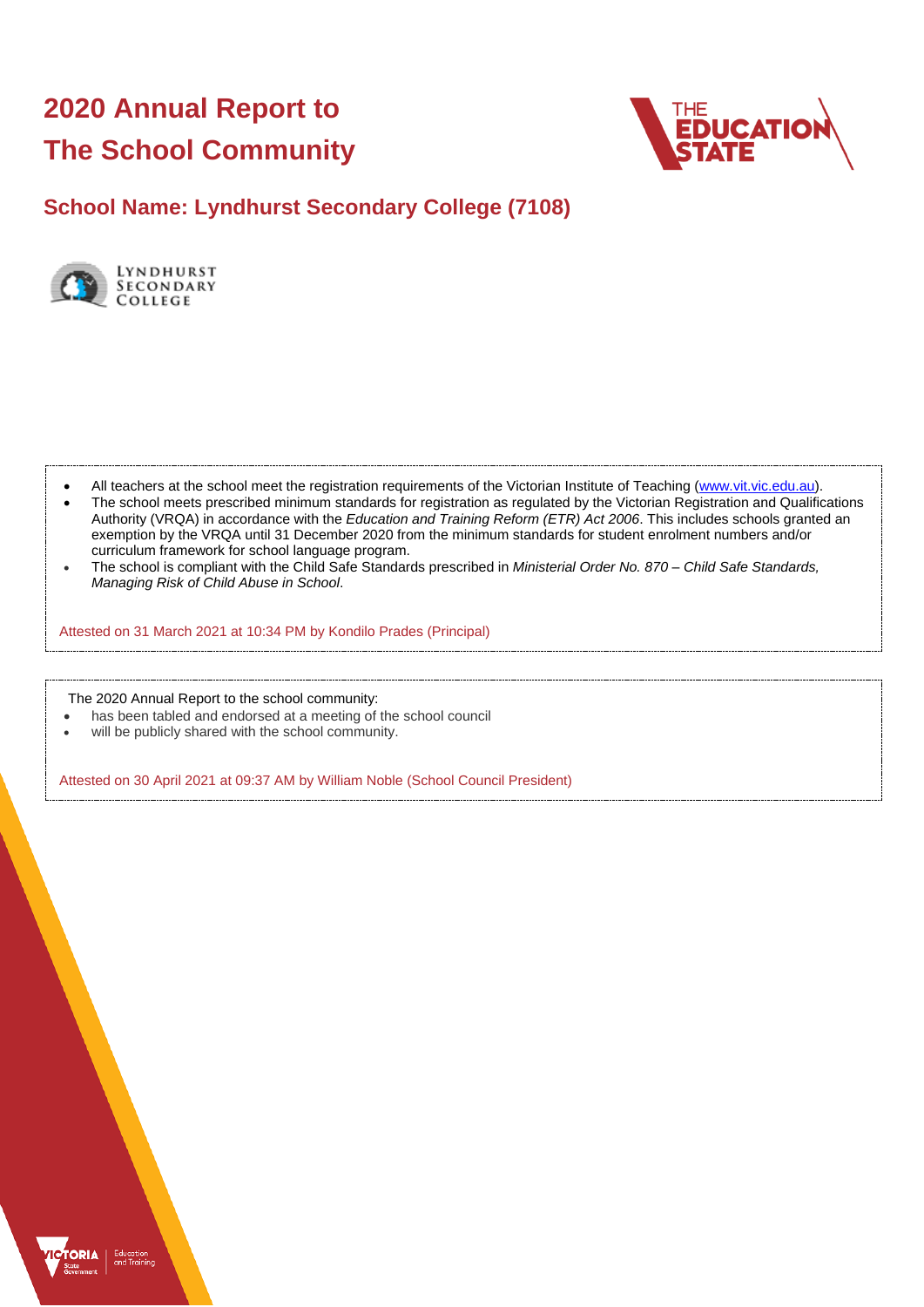

# How to read the Annual Report

## What's changed in 2020?

### **Improved appearance**

The appearance of the Performance Summary has been updated to more clearly represent information and to assist interpretation and comparison of individual school's data with state averages and similar school groups.

### **School performance data**

The Victorian community's experience of COVID-19, including remote and flexible learning, had a significant impact on normal school operations. This impacted the conduct of assessments and surveys. Readers should be aware of this when interpreting the Performance Summary.

For example, in 2020 school-based surveys ran under changed circumstances, and NAPLAN was not conducted. Absence and attendance data may have been influenced by local processes and procedures adopted in response to remote and flexible learning.

Schools should keep this in mind when using this data for planning and evaluation purposes. Those schools who participated in the Student Attitudes to School survey in 2020 should also refer to the advice provided regarding the consistency of their data.

## What does the *'About Our School'* section refer to?

The About Our School section provides a brief background on the school, an outline of the school's performance over the year and future directions.

The 'School Context' describes the school's vision, values and purpose. Details include the school's geographic location, size and structure, social characteristics, enrolment characteristics and special programs.

The 'Framework for Improving Student Outcomes (FISO)' section includes the improvement initiatives the school has selected and the progress they have made towards achieving them.

### What does the *'Performance Summary'* section of this report refer to?

The Performance Summary includes the following:

### **School Profile**

- student enrolment information
- the school's 'Student Family Occupation and Education' category
- a summary of parent responses in the Parent Opinion Survey, shown against the statewide average for Secondary schools
- school staff responses in the area of School Climate in the School Staff Survey, shown against the statewide average for Secondary schools

#### **Achievement**

- English and Mathematics for Teacher Judgements against the curriculum
- English and Mathematics for National Literacy and Numeracy tests (NAPLAN). *Note: NAPLAN tests were not conducted in 2020*
- all subjects for Victorian Certificate of Education (VCE) examinations

#### **Engagement**

Student attendance and engagement at school, including:

- how many Year 7 students remain at the school through to Year 10
- how many exiting students go on to further studies or full-time work

#### **Wellbeing**

Student responses to two areas in the Student Attitudes to School Survey:

- Sense of Connectedness
- Management of Bullying

Results are displayed for the latest year and the average of the last four years (where available).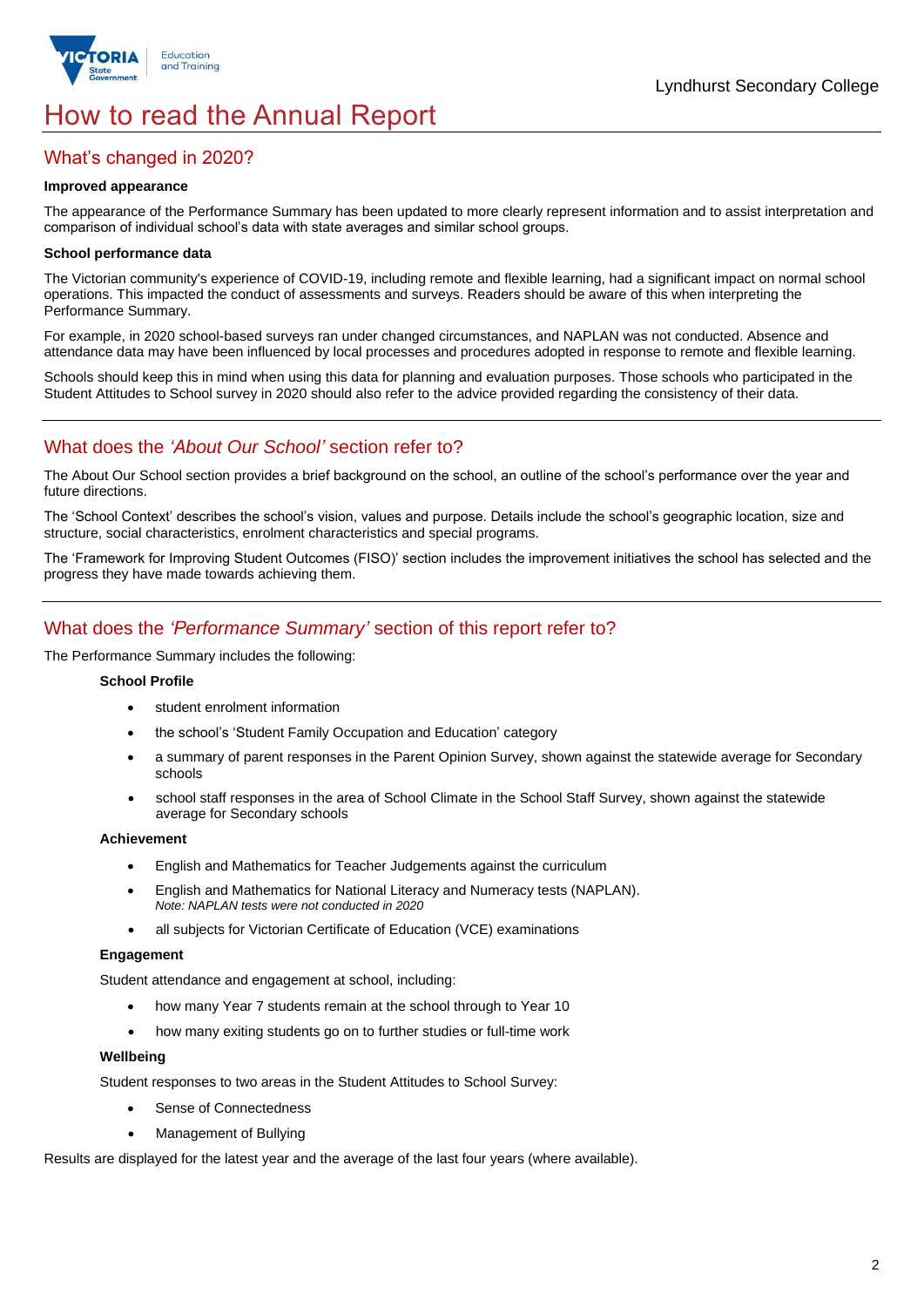

# How to read the Annual Report (continued)

### What do *'Similar Schools'* refer to?

Similar Schools are a group of Victorian government schools with similar characteristics to the school.

This grouping of schools has been created by comparing each school's socio-economic background of students, the number of non-English speaking students and the school's size and location.

### What does *'NDP'* or '*NDA*' mean?

'NDP' refers to no data being published for privacy reasons or where there are insufficient underlying data. For example, very low numbers of participants or characteristics that may lead to identification will result in an 'NDP' label. For the 2020 Student Attitudes to School survey, specifically, the similar school group averages are replaced by 'NDP' where less than 50% of schools in a given similar school group did not participate in the 2020 survey.

'NDA' refers to no data being available. Some schools have no data for particular measures due to low enrolments. There may be no students enrolled in some year levels, so school comparisons are not possible.

Note that new schools only have the latest year of data and no comparative data from previous years. The Department also recognises unique circumstances in Specialist, Select Entry, English Language, Community Schools and schools that changed school type recently, where school-to-school comparisons are not appropriate.

# What is the *'Victorian Curriculum'*?

The Victorian Curriculum F–10 sets out what every student should learn during his or her first eleven years of schooling. The curriculum is the common set of knowledge and skills required by students for life-long learning, social development and active and informed citizenship.

The Victorian Curriculum is assessed through teacher judgements of student achievement based on classroom learning.

The curriculum has been developed to ensure that school subjects and their achievement standards enable continuous learning for all students, including students with disabilities.

The 'Towards Foundation Level Victorian Curriculum' is integrated directly into the curriculum and is referred to as 'Levels A to D'.

'Levels A to D' may be used for students with a disability or students who may have additional learning needs. These levels are not associated with any set age or year level that links chronological age to cognitive progress (i.e. there is no age expected standard of achievement for 'Levels A to D').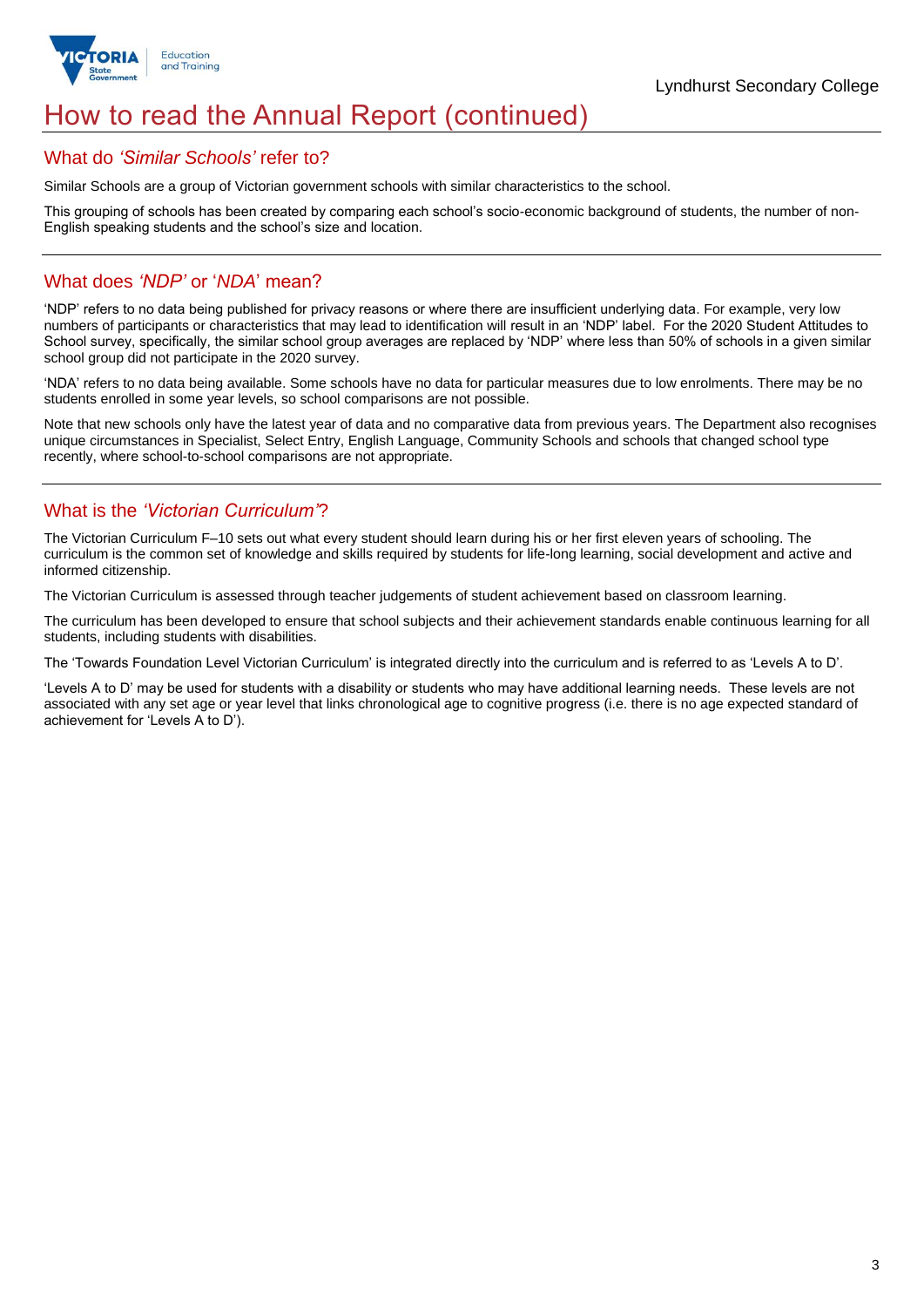

# **About Our School**

### **School context**

Our College in 2020 had an enrolment of 620 students, increasing at the beginning of 2021 to approximately 705 students, with enrolment inquiries occurring weekly. The College is situated just north of Cranbourne in the southwestern corner of the City of Casey, an area of generally low socio-economic indicators.

Our Purpose: Lyndhurst Secondary College aims to provide a strong education for secondary students within the Lyndhurst, Lynbrook, Cranbourne North and wider Cranbourne community. We expect our students to transition into further education and training as they prepare themselves to be active participants as adults in our community. We are "empowering students for learning and life". Students come to our College with a range of backgrounds and we aim to ensure that we meet the needs of all our students and support them in becoming work and life ready. We make adjustments to programs to meet varying students' needs as well as providing challenging programs to extend and develop students to support them in reaching their full potential.

Our Values: Commitment, Excellence and Integrity are centered around High Expectations based upon Respect for Self, Others and the Environment.

The College enrolments have been increasing steadily over the last three years growing from 450 in 2017 to an enrolment of 705 this year (2021). Our students were generally from backgrounds in which completion of Year 12 or equivalent was and is seen as a major achievement. Though this is still the case in some instances, we have students who have greater aspirations and achieve excellent year 12 results and pathways. The Student Family Occupation (SFO) index has progressively increased over each of the past six years moving from 0.5658 to 0.6460.

Over recent years the cultural mix of the College has changed dramatically with an increasing number of students of a Non English Speaking Background. Over the past five years the proportion of students with a Language Background Other Than English (LBOTE) has increased from 16% to 31%. There are approximately 11% of our students who come to our College who 'qualify' for English as an Additional Language and the proportion of Aboriginal/Torres Strait Islanders is between 1-2% of the overall student population.

Our students come from a large number of feeder primary schools, however we work closely with six key primary schools to facilitate quality transition - Courtenay Gardens, Cranbourne Park, Cranbourne West, Lynbrook, Lyndhurst and Rangebank Primary Schools.

Physically, the College is situated adjacent to a major highway and has a very large Gymnasium, a well-resourced Drama Theatre, a large Library, and many significant specialist facilities: Music, Food Technology, Visual Arts, with a state of the art Automotive workshop, and Engineering room, Wood and Metal technology rooms, as well as extensive Science based classrooms. We have a reading room to support and encourage our students to read. The College also has a dedicated English centre where students are experiencing the latest in evidence based pedagogy to enhance students' literacy skills. There is also a Senior School area set aside for our VCE and VCAL program. The College has significant computer resources housed in a number of dedicated classrooms, supported by a student BYOD program.

Our staff are a very broad mix in terms of age and experience in teaching. Our workforce has 72.5 equivalent full time staff - 3 principal class, 46.3 teachers and 23.2educational support staff. Staff are willing participants in educational change aimed at improving student outcomes.

To deliver on our purpose this College:

Fosters close links with parents and the broader school community through its commitment to open and regular communications.

Commits to the active sharing of its vision and goals to ensure school community engagement in the College's strategic plan.

Guarantees all students access to a broad, balanced and flexible curriculum including skills for learning and life. Provides a safe and stimulating learning environment to ensure all students can achieve their full potential. Aims to provide students with instruction that is adapted to their individual needs.

Will engage parents regularly when their child does not behave in a socially acceptable manner, or has attendance issues.

Expects teachers to provide timely and targeted feedback to students on their work.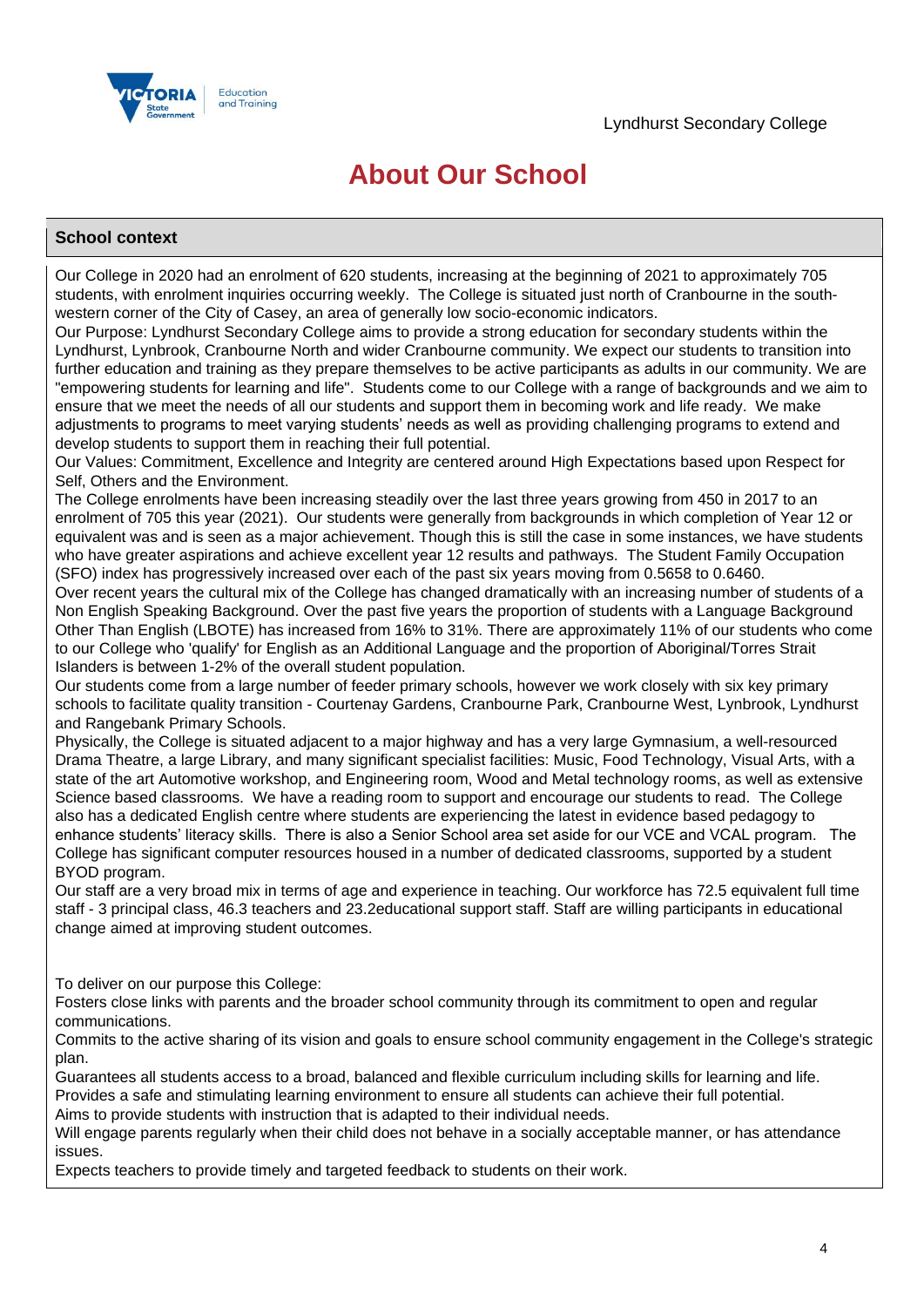



Lyndhurst is a great school to be a part of and one that serves its local community well. Through our common purpose, vision and values we aim to provide a rich and diverse, quality educational experience for our students

## **Framework for Improving Student Outcomes (FISO)**

The goals for the 2020 school year as reflected in the 2020 AIP were as follows:

1.To improve literacy and numeracy outcomes of our students with a specific focus on years 7 – 9 and VCAL.

2.Build Student Agency, Voice and Leadership for every student within the College

Though we started the year with a focus on our AIP, significant adjustments were made over the course of the year due to COVID 19 and remote learning. We shifted our focus to supporting our student, staff and whole community with their mental health and wellbeing.

Goal 1:

Lyndhurst Secondary College delivered on the goal of improving literacy and numerous outcomes for our students however there were significant modifications made to the AIP actions in order to support out community during our period of remote learning. Below is a summary of what worked well in 2020 to support our students continue their learning growth during an extremely disruptive year with a significant part of the year in remote learning. We ensured we had clear communication of identified priorities in response to the move to remote and flexible learning by leadership to parents, students and staff. In order to support our staff to work effectively with our students with a focus on improving literacy and numeracy, the Teaching and Learning team met weekly to not only respond to DET advice but also to provide guidance and clarity to staff about expectations. The team also reviewed and responded to parent, student and staff feedback, feeding this back to staff to support their work while working remotely. Our Numeracy and Literacy leaders were available to provide support to staff and students as the need arose. The Professional Learning Teams (PLTs) continued to meet weekly, with the English and Maths teams being priority meetings. The PLT meeting time focused on moderating student work, identifying key skills to focus on when working with the students as well as distinguishing common language used in tasks and assessments to support students accessing the curriculum, particularly during the remote learning period. We provided PL on the use of Compass which became a vehicle to support increased feedback on learning directly to students (and visible to parents) with a whole school template developed and used on Compass to support consistency of practice. This not only supported the work teachers were doing, it supported both parents and students as they understood the expectations and it was consistent across all subjects.

The Teaching and Learning leaders worked directly with KLACs to help Identify the essential learnings while on remote learning. Further as we identified students had challenges due to home environment to mimic their daily timetable at home, to support and encourage them to access the work, all staff placed a weekly learning plan each week on compass for students to access and complete throughout the week. They also knew in advance when online lesson on Webex were being held. Feedback from parents and students indicated that this supported their specific learning environment and minimised their stress. It also encouraged independent learning. The implementation of the High Ability Program provided opportunity for incursions for students and programs to extend and challenge the more capable student. This was highly engaging and motivating for our high achievers – the College received very positive feedback from students and parents.

Online Webex lessons supported our VCAL students to stay connected with each other and their teachers; it allowed scaffolding of tasks with regular feedback provided via compass and Webex. There was regular communication between teachers, parents and students.

The college attendance data as measured online check in had declined over the course of the year with a greater number of 30+ days. By Term 3, the second lockdown, the College had to organise with the local police a significant number of welfare checks on students. We also identified students were engaging with the learning but not submitting the online form. The attendance data for 2020 cannot be deemed reliable. Goal 2:

As a result of the challenging year that 2020 brought with it for our students, our staff and their families, this goal had a significant focus on supporting our whole communities mental health, physical health by providing food and activities program and keeping the whole community connected. The success of this was clear in both the independent survey feedback from parents (Term 2) and staff (Term 3) and the internal surveys the College conducted seeking feedback. For example, 81% of our parents expressed they received clear communication from the College on how to prepare for the transition to learning from home. 75% of our families said that our College was well prepared and well-resourced to deliver classes remotely including conducting regular teacher interactions with students online, providing a structured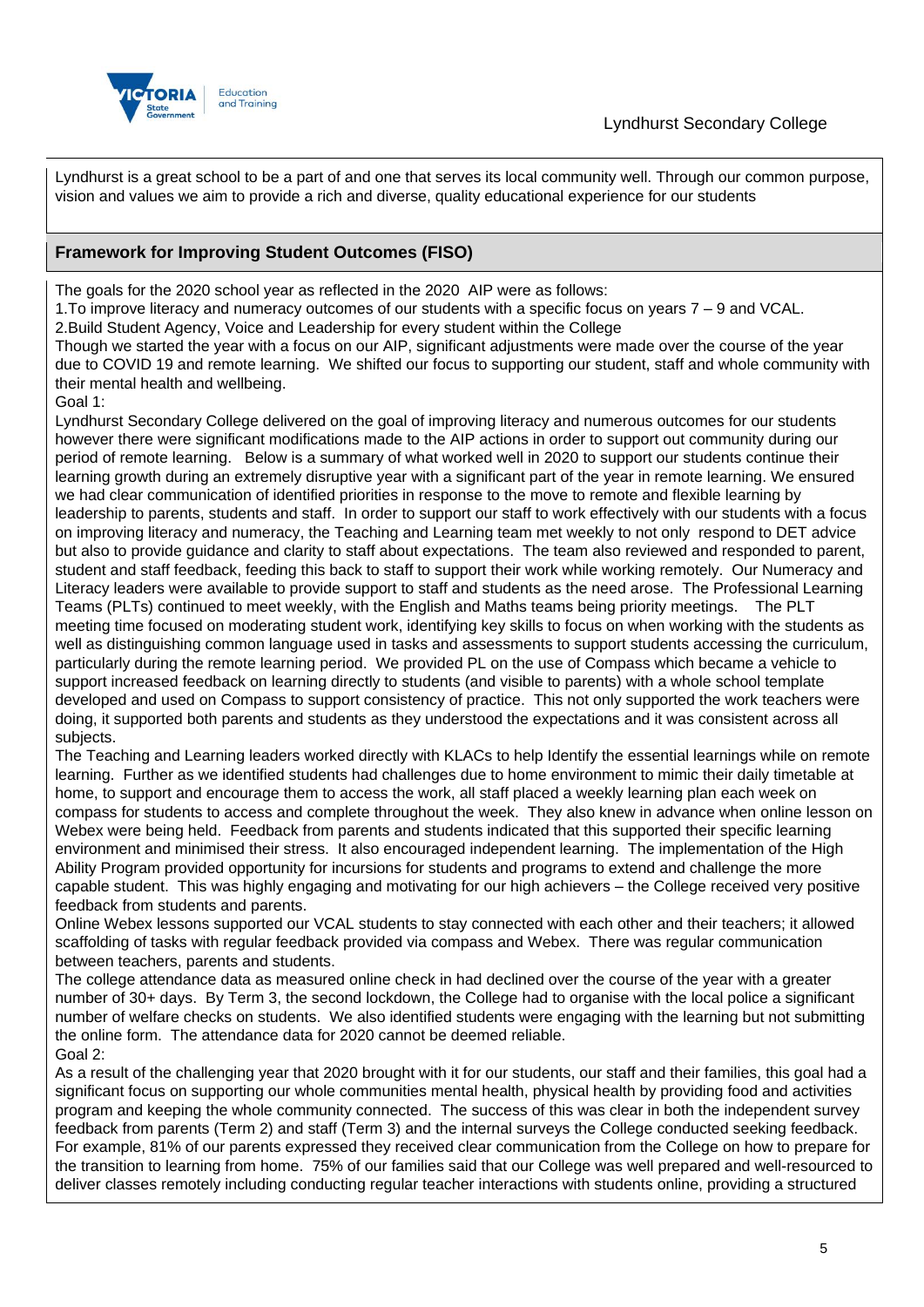## Lyndhurst Secondary College



learning schedule, etc. Our staff survey indicated that 95% of our staff recognised the school focused on supporting student wellbeing, while 92% of staff also acknowledged the school's leadership team focused on staff mental health and wellbeing. Below is a summary of what worked well this year in supporting our whole school community stay connected and looked after, while providing opportunities for our student leaders to lead and students' voice to be heard and responded to:

Appointment of a Student Voice, Agency and Leadership leading teacher, to identify student and staff and community needs and respond appropriately. This included the introduction of the weekly 'Connected' newsletter with students and staff sharing what was happening each week both in learning and other activities,

There were surveys of parents/students and staff to provide ongoing feedback and responding to their needs, e.g. student workload, structure of day etc. These surveys occurred each term, reviewed in detail and changes implemented as identified. We provided opportunities for our Student Leaders across the College to demonstrate leadership and keep the school connected. These included the remote assemblies including ANZAC; the Rio Trio videos from School Captains and other student leaders; staff vs student challenges, whole school days such as 'wear it purple day'.

The team also identified the need for and implemented whole school days such as e.g. Fun Friday, Wellbeing Wednesday, Fitness Tuesday etc. These were a big hit and feedback from all our community was extremely positive and reflected the timeliness and effectiveness of our team's response to what the community was feeling. There was an increase in all levels of communication across the community. There was a weekly parent and student letter from the Principal that ensured clear and constant communication. Student feedback on remote learning gave agency to students and impacted on changes to delivery of curriculum; as part of our SWPBS initiative there were commendation awards presented to students every day encouraging and supporting students to engage in the learning from home. Increased knowledge of online platform (Compass and Webex) allowed more community access and communication with the College. Some students more engaged during remote than onsite, e.g. some school refusers re-engaged during remote learning

Staff and student wellbeing was a significant focus, with as well as looking after the mental health of our families, hampers of food were provided to our more needy families (which increased in number as the lockdown progressed. This provided much needed nourishment for our students and their families.

Due to the nature of remote learning and the limitations placed on the College when onsite learning returned, many programs could not run, including Engage and Academy, camps and excursions, the Advance program for VCAL.

### **Achievement**

Lyndhurst Secondary College is focused on continuous improvement in all areas of Student Learning. During the complex year of 2020, our students responded well to the multiple teaching and learning environments they experienced including; remote/self-directed learning, showing that in most areas, our students performed statistically similar to similar government schools. In 2020 our students achieved an excellent pass rate in the VCE, with 93% eligible students gaining their VCE. The mean VCE all study score has remained consistent. Students VCE results showed significant value added on student results, with significant number of our students achieving results greater than the GAT predicted. A focus on high expectations, ongoing meetings with students and parents supported this significant improvement in our student learning. Mean study score for all VCE subjects undertaken by students at the College was 27.2. This is above similar schools' comparison. This was a positive growth on our four-year average. Our College has a focus on continual improvement in Teaching and Learning. The College has a clear focus on developing teacher capacity to support improvement in student outcomes related to Literacy & Numeracy levels across Years 7 – 9. The program is well supported with funding by DET for the Middle Years Literacy Numeracy program and internal funding to support the College Strategic Plan goals of improvements in Literacy & Numeracy.

To continue to build practice excellence; Professional Learning Teams, and whole school Professional Learning together with our school-wide Positive Behaviour Matrix have all contributed to building staff capacity and impact teaching in the classroom. In addition, we continued our focus on the use of data to inform teaching and learning (differentiation in lesson planning) and moderation across all year levels.

Most students in the Program for Students with a Disability showed progress at the expected level or have shown growth. An increased number of students enrolled in VCAL are a part of the PSD program. This allowed these students to move into successful pathways for their future.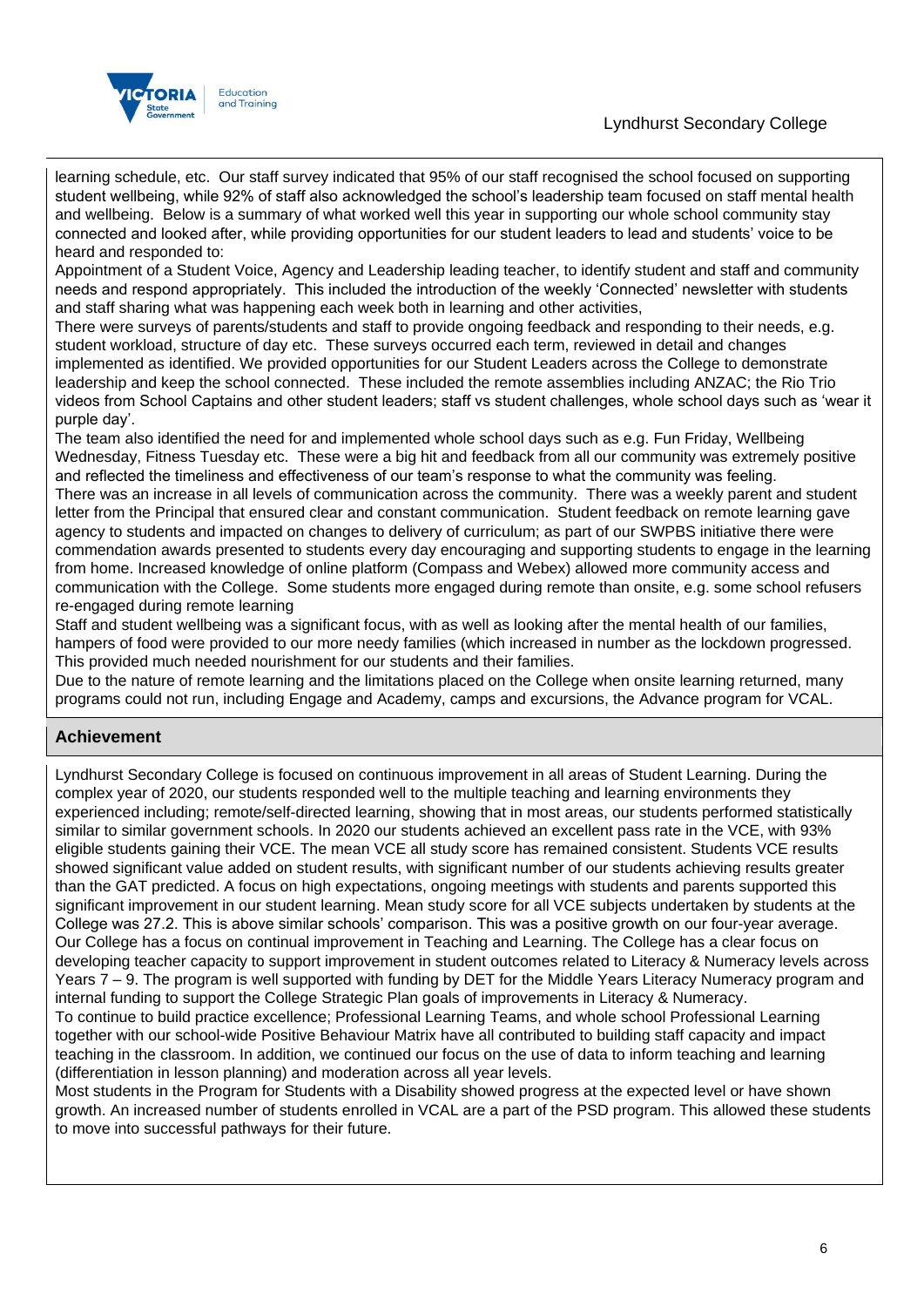

### **Engagement**

Lyndhurst Secondary College continues to work towards strengthening student engagement, attendance and improving behaviour. We are now in our fourth year as a School Wide Behaviour and Support (SWPBS) school, working towards Bronze accreditation. SWPBS continues to give us a framework for recognition of positive behavior in the school, striving for all students to be safe, respectful learners. SWPBS is promoted during weekly assemblies and recognised during the school day using our Learning Management System. We have begun a review into how our curriculum engages our students with student agency central to our philosophy of delivering a viable and engaging curriculum, equipping students with the skills needed to navigate an ever more complex world. We continue to work closely with our community to improve attendance with targeted monitoring and the use of early prevention and intervention strategies. We have continued to emphasize the importance of student attendance to all stakeholders and now give feedback on a regular basis via our Progress Reports. A systematic approach to attendance and lateness has been continued to improve students being in class, on time and ready for learning. Remote and flexible learning undoubtedly affected our data, as we were reliant on students logging their own attendance. This process did not function with great efficiency and we believe that the true level of absenteeism to be lower than published figures. Many students experienced challenges to do with connecting to virtual classroom environments. We continue to recognise full attendance with awards every term. An increasing number of students achieve these awards.

The College has increased the number of student led teams, increasing student voice and agency at school. This includes the SRC, Peer Support, Facilities and Academy as well as continuing to play an important role in our Interview Process. Our award-winning 'Multipride' program, now incorporated into our Academy Program has focused on the promotion of a safe school environment through the improvement of cultural links within the wider school community. Other schools were invited to Lyndhurst to take part in this program. Our Academy Program, now in its third year, allows students to select an area of passion and develop skills in this area for two periods a week. In 2020 students were engaged in multiple sports, baking, STEM learning, performance and creative arts options. In 2021 these Academies will focus on community events, further connecting us with the wider community and linking our students together at school.

### **Wellbeing**

The Lyndhurst Secondary College community is committed to providing a safe, challenging and stimulating learning environment. We champion commitment, excellence and integrity in order to develop open-minded citizens capable of contributing confidently and responsibly to an ever-changing world.

Real retention has continued to demonstrate a positive trend over past years, with summary data showing Lyndhurst Secondary College results to be similar to those from other schools.

The College provides broad opportunities in VCAL, VET and VCE, with significant VET provision via a partnership as part of the Cranbourne VET Cluster. The College is the Lead School in a Trade Training Centre, known as CRTSC, which is based within four schools in the local Cranbourne area.

We strive to overtly encourage students to stay in further education and training in order to maximise transition to fulfilling careers. This includes developing students via practice interviews with business and community leaders, targeted course counselling and a work experience program. Students develop their pathways plan by engaging with these and other opportunities provided by the broader community. In 2019 the College introduced a new Year 10 subject, "World of Work" which will help prepare our students for the workplace.

The College provides an extensive range of support options for students experiencing challenging circumstances and also provides many opportunities for students to forge connections with one another. Year 7 students engage in an orientation/transition program at the beginning of the year, which is then followed up by a Peer Support Program. Across years 7-9, students are afforded the opportunity to participate in cross-year level activities through the Academy program where students are able to select an area of interest each term to study. We have a very strong Wellbeing support program run by 4 highly experienced and dedicated staff who work tirelessly keeping our students safe and supporting their various wellbeing needs. We also have a proactive intervention team who focus on education for students, parents and staff through professional learning, website blogs and running small group education with students. This team also visits classes for Classroom Observations of students and staff to assist with supports in the classroom.

Our SATSS data indicates that our students are feeling more connected to the College and safer, and we performed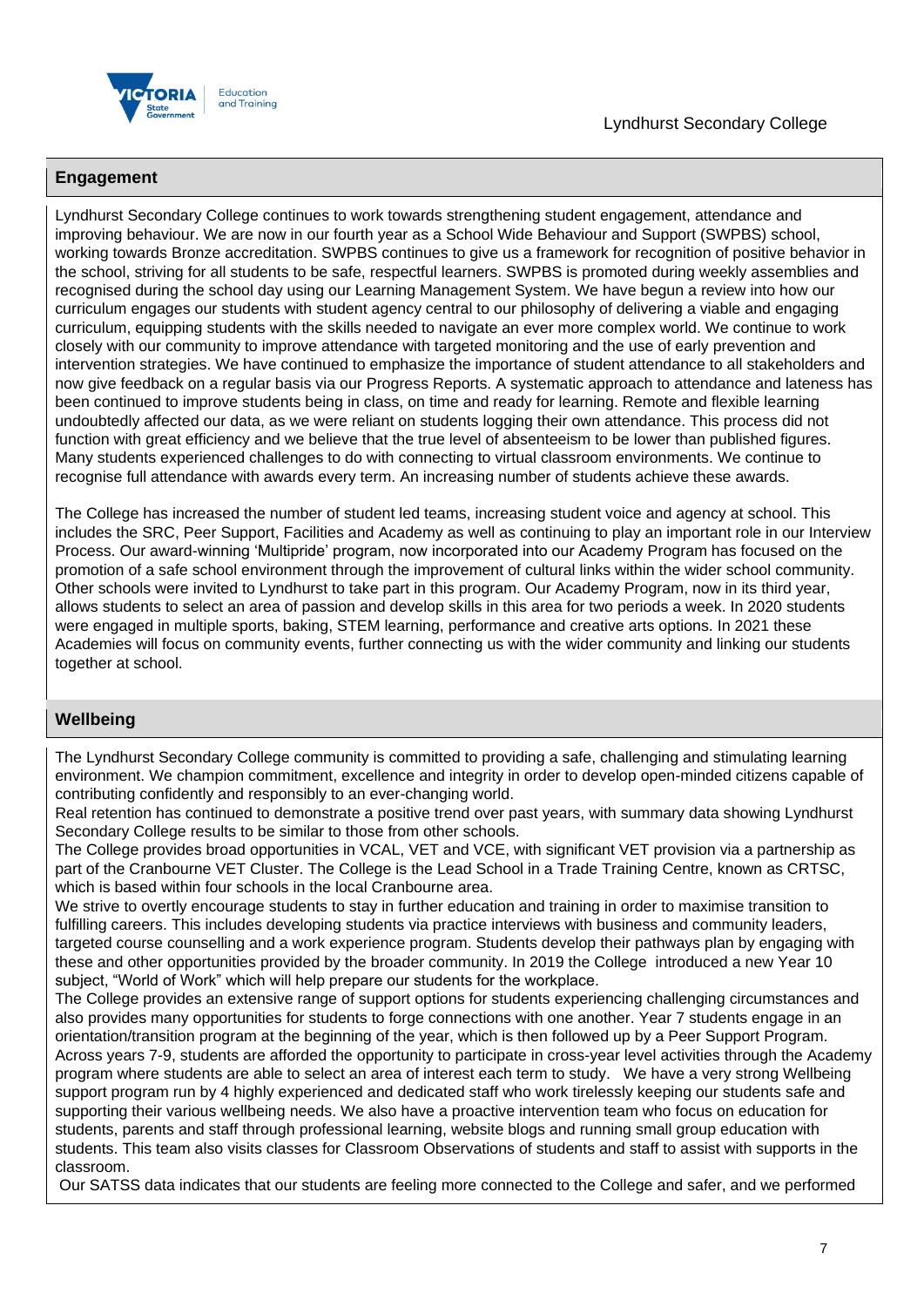

## Lyndhurst Secondary College

above similar schools in the 2019 survey. In 2020 due to remote learning we ran a number of internal surveys with students, staff and parents to gain feedback about how the community was travelling and made adjustments accordingly. The college prioritised Wellbeing for the community and included regular wellbeing days and activities in remote learning. During remote learning the college created food hampers for families in need, delivered care packages to the homes of year 12 students and ran WebEx connection games groups for junior year levels. Our performing arts program, provides opportunities for many of our students to engage with their peers and showcase their talents.

Our students have been involved in Whole School Community Days, the 4Cs, Art Competitions, just to name a few of the opportunities provided to our students. We also have a lunch club and in 2021 we are running a breakfast club program two mornings a week. We also have food available for students in need outside of these times.

The College works together using a 'Team around the Learner' approach, to help support the whole child and to try and identify interventions needed to ensure every child can be successful at Lyndhurst Secondary College. Our College has established positive connections with a wide variety of different support services in the community.

Our students matter and we are constantly striving to provide as many opportunities as we can for them as well as providing support and looking after their health and wellbeing.

### **Financial performance and position**

Equity funding is targeted towards programs to directly improve outcomes for our students, including additional support as well as proactive wellbeing programs, pathways support and a focus on improving community engagement. The College continues to commit to the effective resourcing of all initiatives aligned with our strategic plan. We have a continued focus on improving literacy and numeracy outcomes for all students along with a focus on student engagement and wellbeing.

2020 finances were impacted by the prolonged COVID shutdowns with remote learning. Resources were diverted to support remote learning with a particular focus on providing the technology required by students to successfully undertake remote learning and supports around student and staff wellbeing. The net operating surplus for 2020 is unusual due to reduced expenditure whilst under remote operation for a major portion of the year

> **For more detailed information regarding our school please visit our website at [www.lyndhurst.vic.edu.au](file:///C:/Users/02085474/AppData/Local/Temp/www.lyndhurst.vic.edu.au)**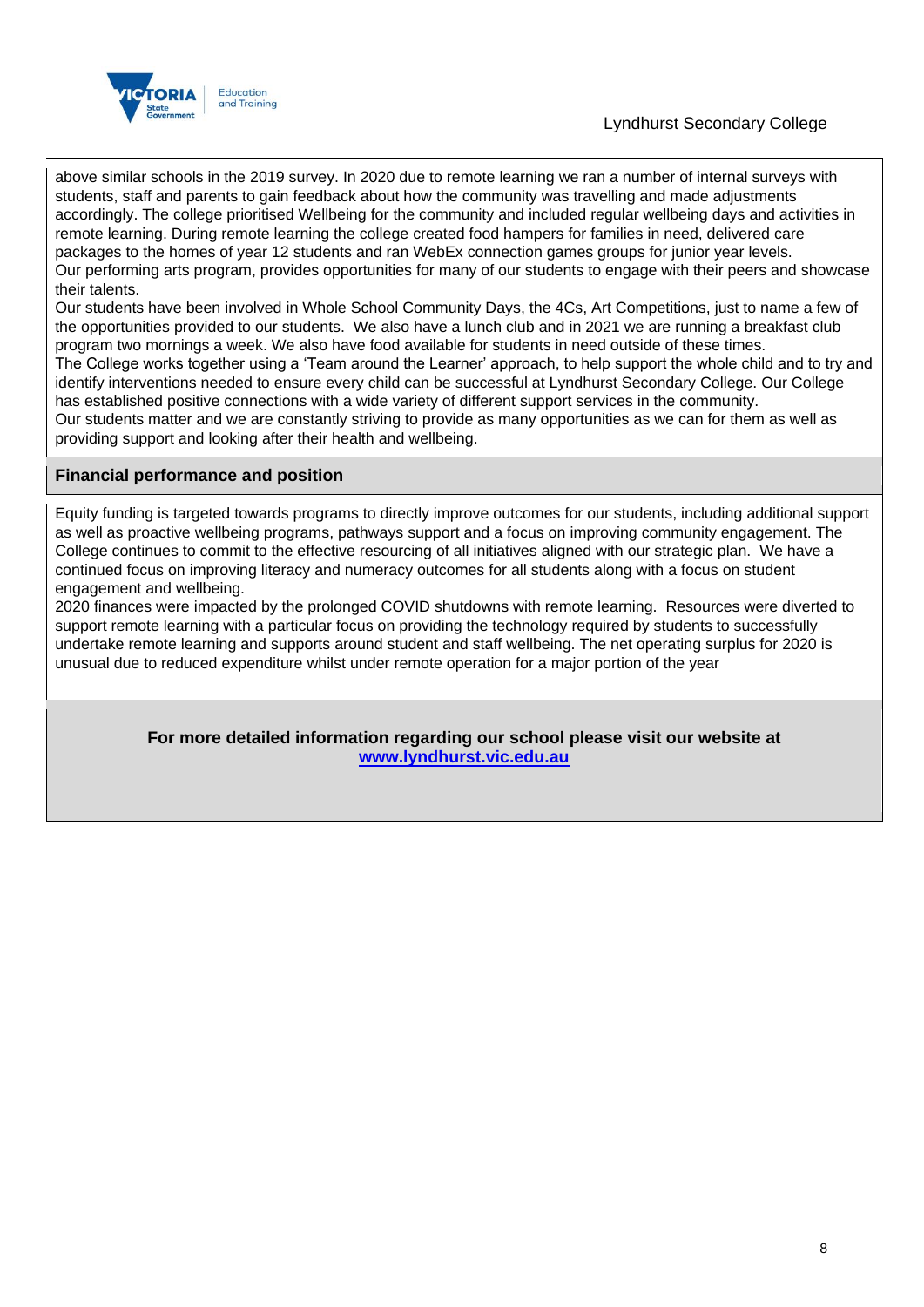

# **Performance Summary**

The Performance Summary for government schools provides an overview of how this school is contributing to the objectives of the Education State and how it compares to other Victorian Government schools.

All schools work in partnership with their school community to improve outcomes for children and young people. Sharing this information with parents and the wider school community helps to support community engagement in student learning, a key priority of the Framework for Improving Student Outcomes.

Refer to the 'How to read the Annual Report' section for help on how to interpret this report.

# SCHOOL PROFILE

#### **Enrolment Profile**

A total of 621 students were enrolled at this school in 2020, 300 female and 321 male.

28 percent of students had English as an additional language and 3 percent were Aboriginal or Torres Strait Islander.

#### **Overall Socio-Economic Profile**

The overall school's socio-economic profile is based on the school's Student Family Occupation and Education index (SFOE) which takes into account parents' occupations and education.

Possible socio-economic band values are: Low, Low-Medium, Medium and High.

This school's socio-economic band value is: High

#### **Parent Satisfaction Summary**

The percent endorsement by parents on their school satisfaction level, as reported in the annual Parent Opinion Survey.

Percent endorsement indicates the percent of positive responses (agree or strongly agree) from parents who responded to the survey.



#### **School Staff Survey**

The percent endorsement by staff on School Climate, as reported in the annual School Staff Survey.

Percent endorsement indicates the percent of positive responses (agree or strongly agree) from staff who responded to the survey. Data is suppressed for schools with three or less respondents to the survey for confidentiality reasons.



Percent endorsement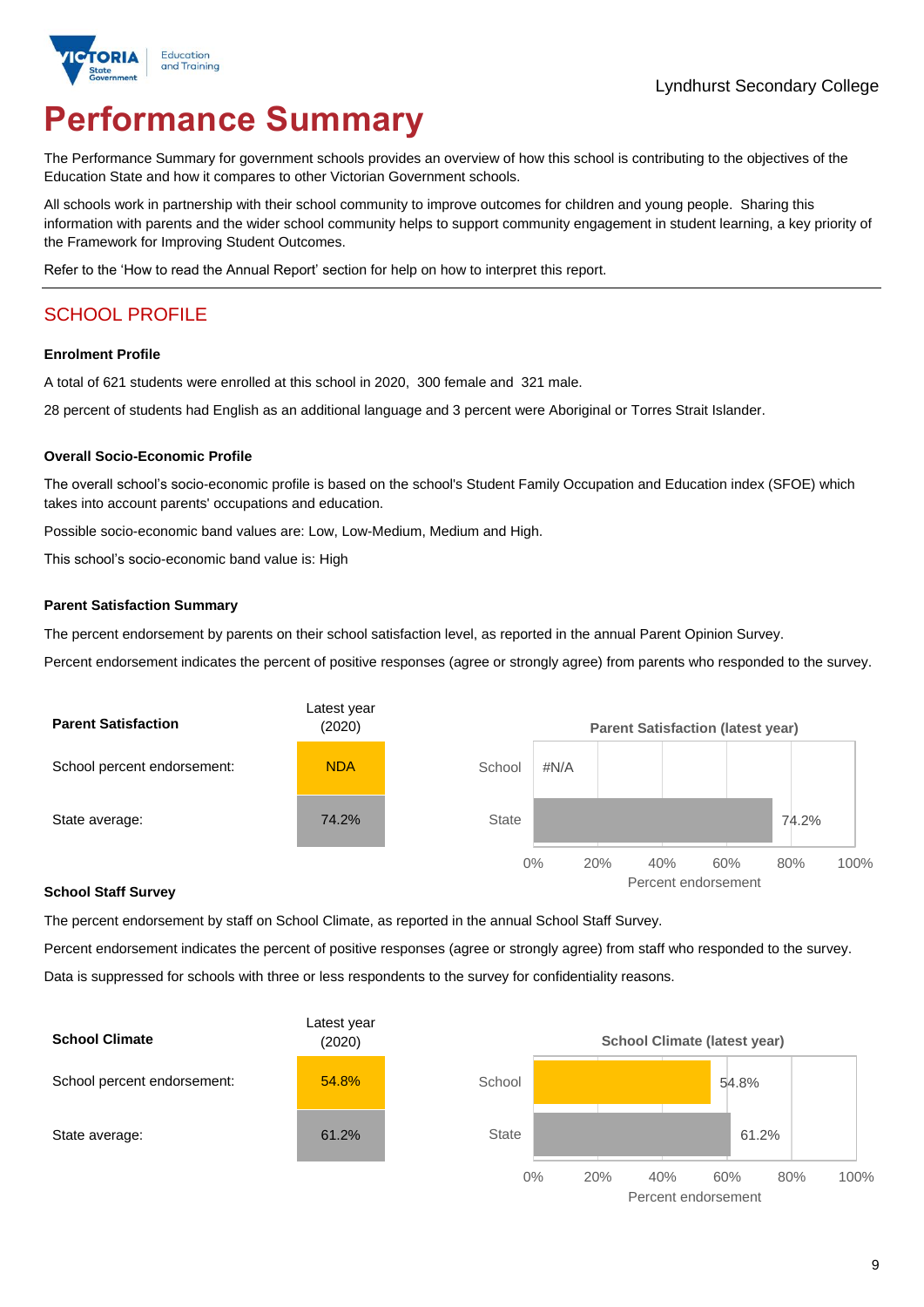

Percent students at or above age expected level

# ACHIEVEMENT

*Key: 'Similar Schools' are a group of Victorian government schools that are like this school, taking into account the*  school's socioeconomic background of students, the number of non-English speaking students and the size and *location of the school.*

### **Teacher Judgement of student achievement**

Percentage of students working at or above age expected standards in English and Mathematics.



### **NAPLAN**

NAPLAN tests were not conducted in 2020.

### **NAPLAN Learning Gain**

NAPLAN learning gain is determined by comparing a student's current year result to the results of all 'similar' Victorian students (i.e. students in all sectors in the same year level who had the same score two years prior).

NAPLAN tests were not conducted in 2020.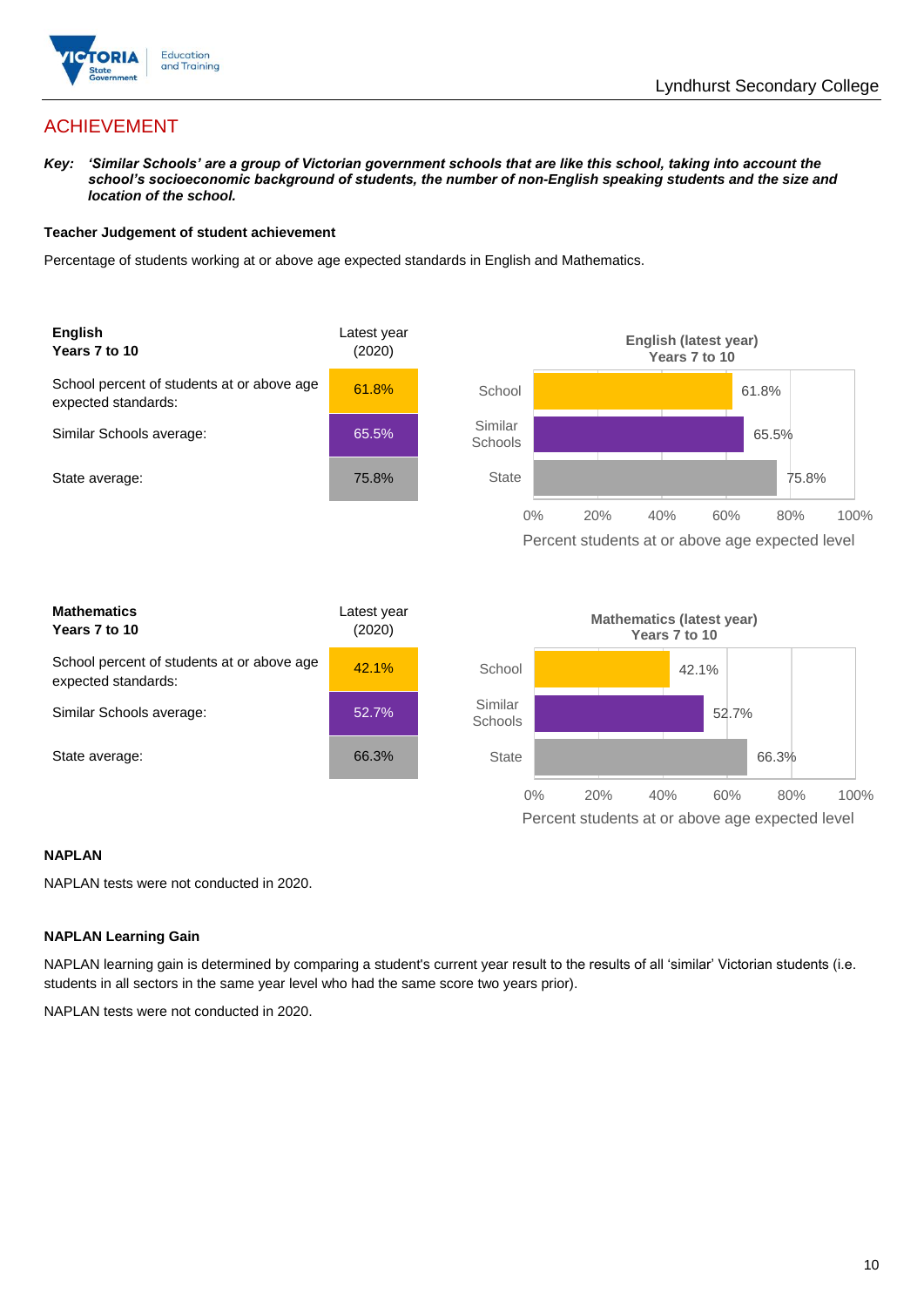

# ACHIEVEMENT (continued)

### **Victorian Certificate of Education (VCE)**

Mean study score from all VCE subjects undertaken by students at this school. This includes all Unit 3 and 4 studies (including those completed in Year 11) and any VCE VET studies awarded a study score.

The maximum student study score is 50 and the state-wide mean (including Government and non-Government schools) is set at 30.



# ENGAGEMENT

*Key: 'Similar Schools' are a group of Victorian government schools that are like this school, taking into account the school's socioeconomic background of students, the number of non-English speaking students and the size and location of the school.*

### **Average Number of Student Absence Days**

Absence from school can impact on students' learning. Common reasons for non-attendance include illness and extended family holidays. Absence and attendance data in 2020 may have been influenced by local processes and procedures adopted in response to remote and flexible learning.



Average number of absence days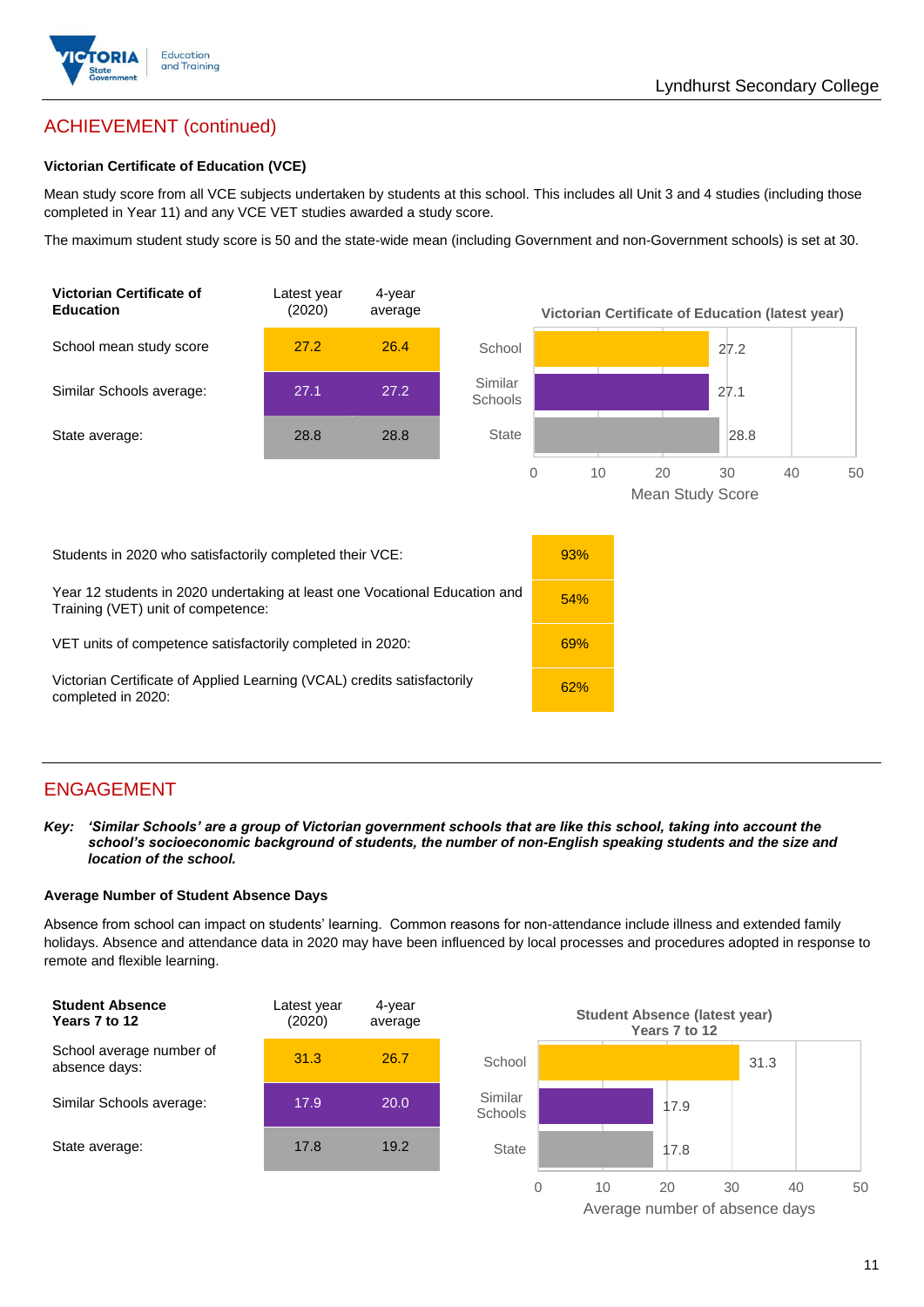

# ENGAGEMENT (continued)

### **Attendance Rate (latest year)**

|                                             | Year <sup>-</sup> | Year 8 | Year 9 | Year 10    | Year 11 | Year 12 |
|---------------------------------------------|-------------------|--------|--------|------------|---------|---------|
| Attendance Rate by year level<br>$(2020)$ : | 85%               | 83%    | 82%    | <b>78%</b> | 88%     | 89%     |

### **Student Retention**

Percentage of Year 7 students who remain at the school through to Year 10.



### **Students exiting to further studies or full-time employment**

Percentage of students from Years 10 to 12 going on to further studies or full-time employment.

Note: This measure refers to data from the previous calendar year. Data excludes destinations recorded as 'Unknown'.



Percent of students with positive destinations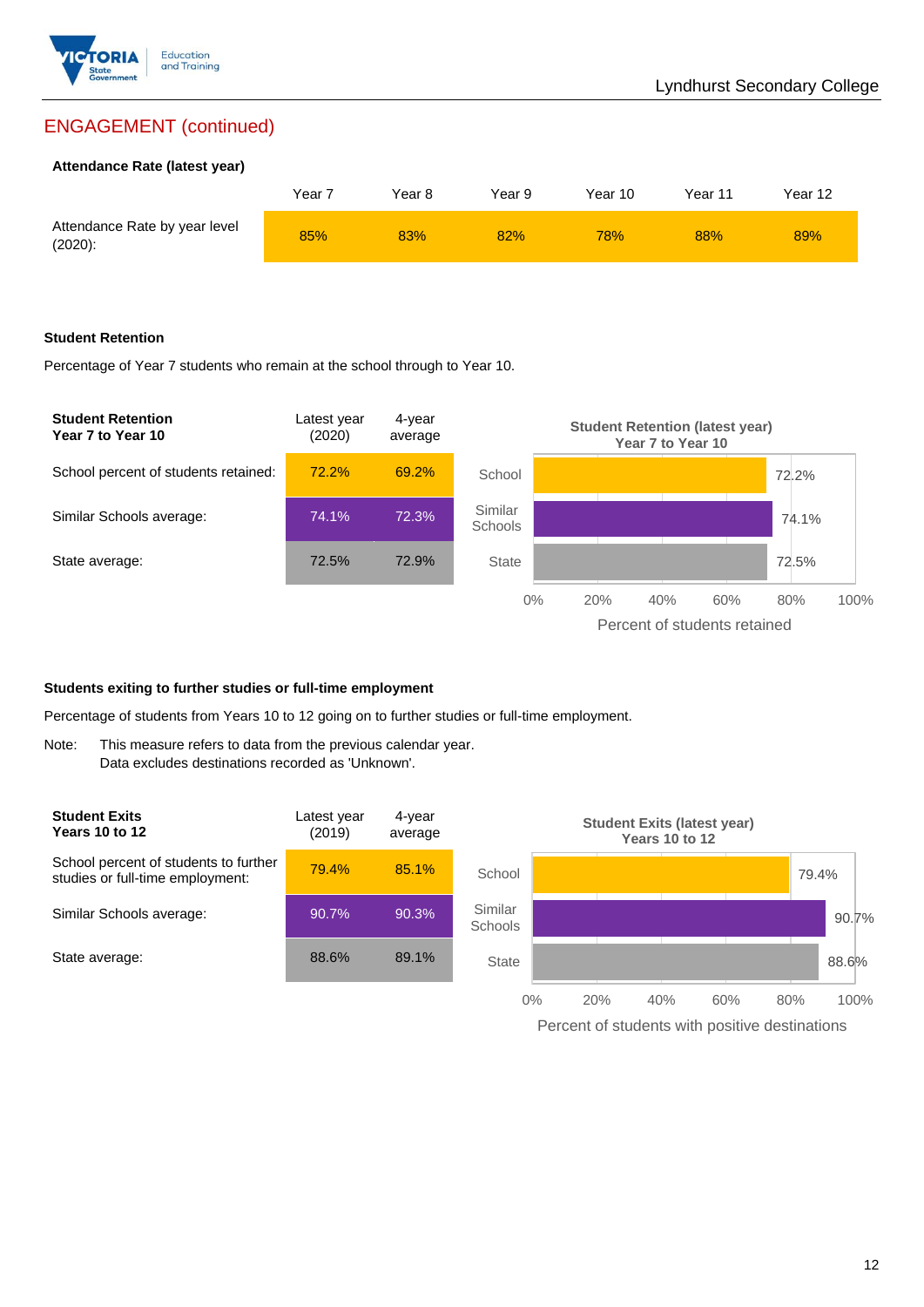

## **WELLBEING**

*Key: 'Similar Schools' are a group of Victorian government schools that are like this school, taking into account the*  school's socioeconomic background of students, the number of non-English speaking students and the size and *location of the school.*

#### **Student Attitudes to School – Sense of Connectedness**

The percent endorsement on Sense of Connectedness factor, as reported in the Attitudes to School Survey completed annually by Victorian Government school students, indicates the percent of positive responses (agree or strongly agree).

Schools who participated in the Student Attitudes to School survey in 2020 should refer to the advice provided regarding the consistency of their data.



*interpreting these results.*

### **Student Attitudes to School – Management of Bullying**

The percent endorsement on Management of Bullying factor, as reported in the Attitudes to School Survey completed annually by Victorian Government school students, indicates the percent of positive responses (agree or strongly agree).

Schools who participated in the Student Attitudes to School survey in 2020 should refer to the advice provided regarding the consistency of their data.



*Due to lower participation rates and differences in collection methodology in 2020, data are often not comparable with previous years or within similar school groups. Care should be taken when interpreting these results.*

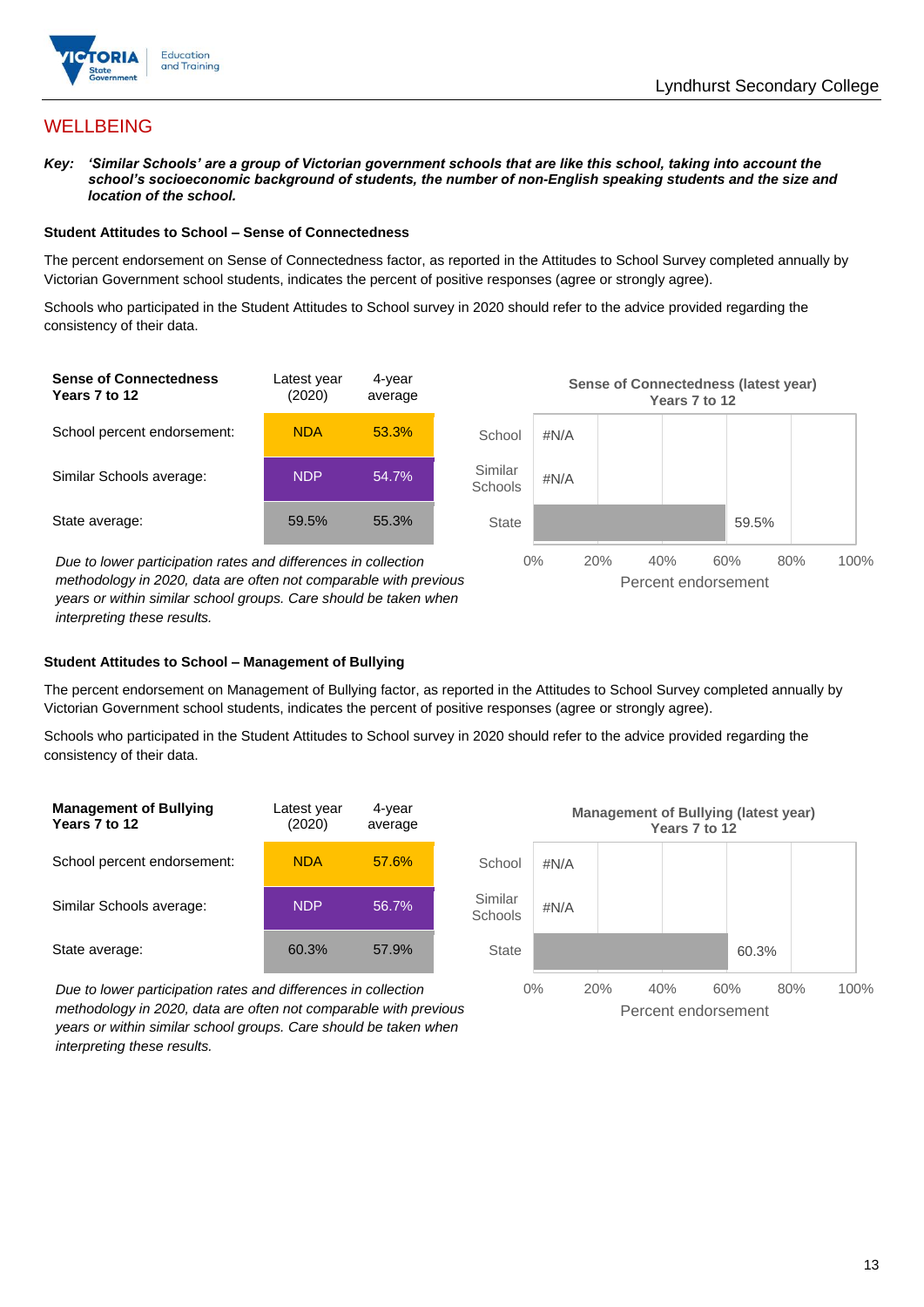

# **Financial Performance and Position**

FINANCIAL PERFORMANCE - OPERATING STATEMENT SUMMARY FOR THE YEAR ENDING 31 DECEMBER, 2020

| <b>Revenue</b>                  | <b>Actual</b> |
|---------------------------------|---------------|
| <b>Student Resource Package</b> | \$7,055,795   |
| Government Provided DET Grants  | \$1,467,172   |
| Government Grants Commonwealth  | \$26,675      |
| Government Grants State         | \$15,031      |
| <b>Revenue Other</b>            | \$75,286      |
| <b>Locally Raised Funds</b>     | \$111,366     |
| <b>Capital Grants</b>           | <b>NDA</b>    |
| <b>Total Operating Revenue</b>  | \$8,751,326   |

| Equity <sup>1</sup>                                 | <b>Actual</b> |
|-----------------------------------------------------|---------------|
| Equity (Social Disadvantage)                        | \$803,976     |
| Equity (Catch Up)                                   | \$64,320      |
| <b>Transition Funding</b>                           | <b>NDA</b>    |
| Equity (Social Disadvantage - Extraordinary Growth) | <b>NDA</b>    |
| <b>Equity Total</b>                                 | \$868,296     |

| <b>Expenditure</b>                    | <b>Actual</b> |
|---------------------------------------|---------------|
| Student Resource Package <sup>2</sup> | \$7,136,286   |
| Adjustments                           | <b>NDA</b>    |
| <b>Books &amp; Publications</b>       | \$8,320       |
| Camps/Excursions/Activities           | \$73,061      |
| <b>Communication Costs</b>            | \$13,616      |
| Consumables                           | \$103,847     |
| Miscellaneous Expense <sup>3</sup>    | \$27,932      |
| <b>Professional Development</b>       | \$20,994      |
| Equipment/Maintenance/Hire            | \$145,830     |
| <b>Property Services</b>              | \$196,663     |
| Salaries & Allowances <sup>4</sup>    | \$118,139     |
| <b>Support Services</b>               | \$474,315     |
| Trading & Fundraising                 | \$8,730       |
| Motor Vehicle Expenses                | \$6,276       |
| <b>Travel &amp; Subsistence</b>       | \$786         |
| <b>Utilities</b>                      | \$94,357      |
| <b>Total Operating Expenditure</b>    | \$8,429,152   |
| <b>Net Operating Surplus/-Deficit</b> | \$322,173     |
| <b>Asset Acquisitions</b>             | \$41,008      |

(1) The equity funding reported above is a subset of the overall revenue reported by the school.

(2) Student Resource Package Expenditure figures are as of 02 Mar 2021 and are subject to change during the reconciliation process.

(3) Miscellaneous Expenses include bank charges, administration expenses, insurance and taxation charges.

(4) Salaries and Allowances refers to school-level payroll.